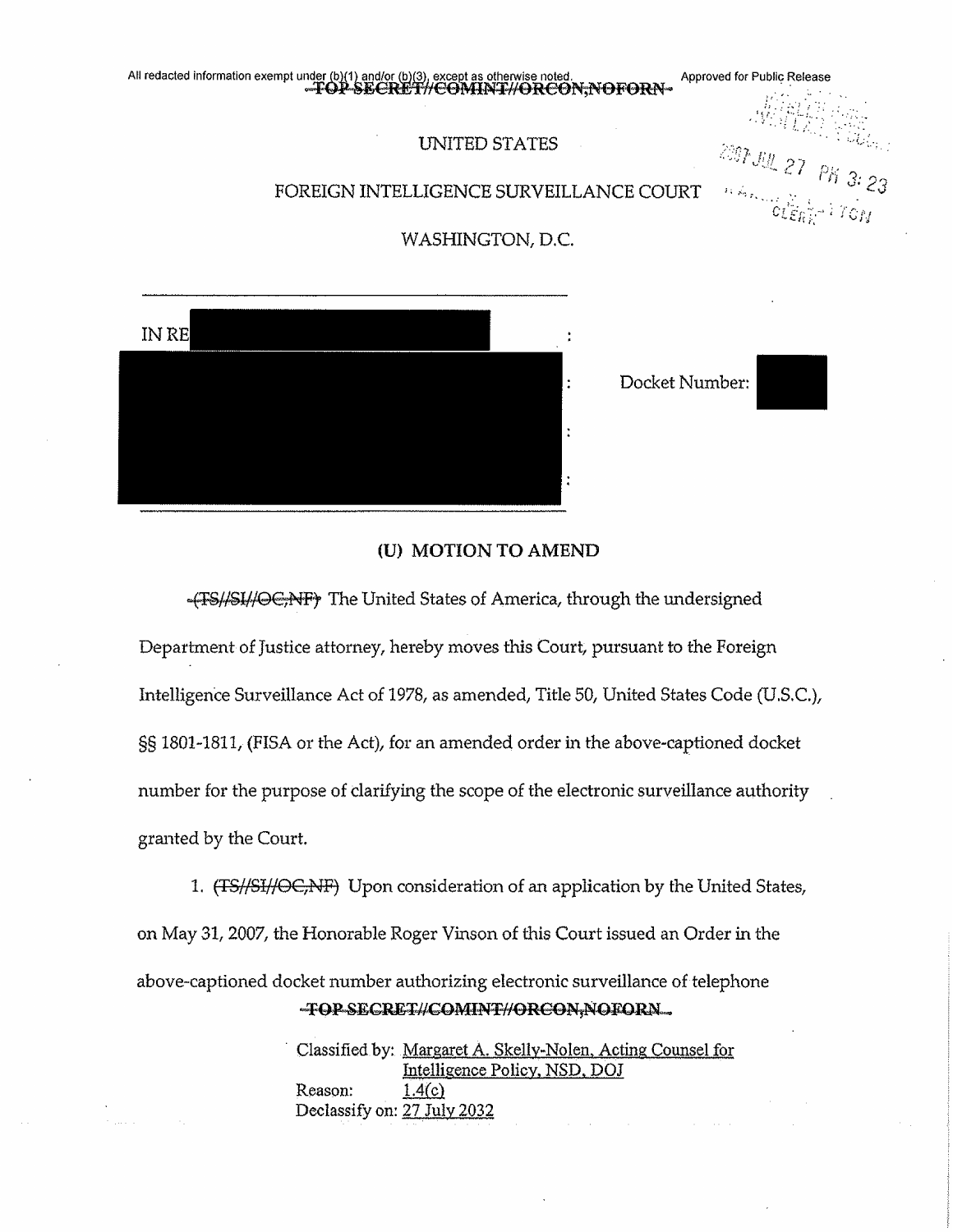### All redacted information exempt under (b)(1) and/or (b)(3), except as otherwise noted. Approved for Public Release<br>
And the COP SECRET//COMINT//ORCON, NOFORN

numbers and e-mail used by In the Order, the Court authorized the National Security Agency (NSA) to conduct electronic surveillance of, *inter alia,* "telephone numbers or e-mail the nature and location of which are not specified [in the Order] because they were unknown to the NSA as of May 24, 2007 (the date the application was filed), where there is probable cause to believe that each additional telephone number or e-mail is being used, or is about to be used" by the targeted foreign powers. Order, sub-paragraph I.b., at 11. The Court limited this authority to surveillance of additional telephone numbers and e-mail that the NSA reasonably believes are being used, or are about to be used, by non-United States persons located outside the United States. Id.,

sub-paragraph Lb., at 11-12.

2. <del>4TS//SI//OC,NF) T</del>he Court further ordered that notice of any additional telephone number or e-mail  $\qquad \qquad$  at which electronic surveillance is directed pursuant to the authority granted in sub-paragraph I.b. of the Order shall be provided to the Court, in accordance with 50 U.S.C. § 1805(c)(3), within twenty-one days of the date on which such surveillance begins. Order at 16. The Court ordered that the first such report shall be submitted on Wednesday, June 13, 2007, and that the report shall provide notice of additional telephone numbers and e-mail

 $\begin{matrix} \textbf{TOPSEERET}\# \textbf{COMINT}\# \textbf{ORCON,} \textbf{NOFORM} \\ 2 \end{matrix}$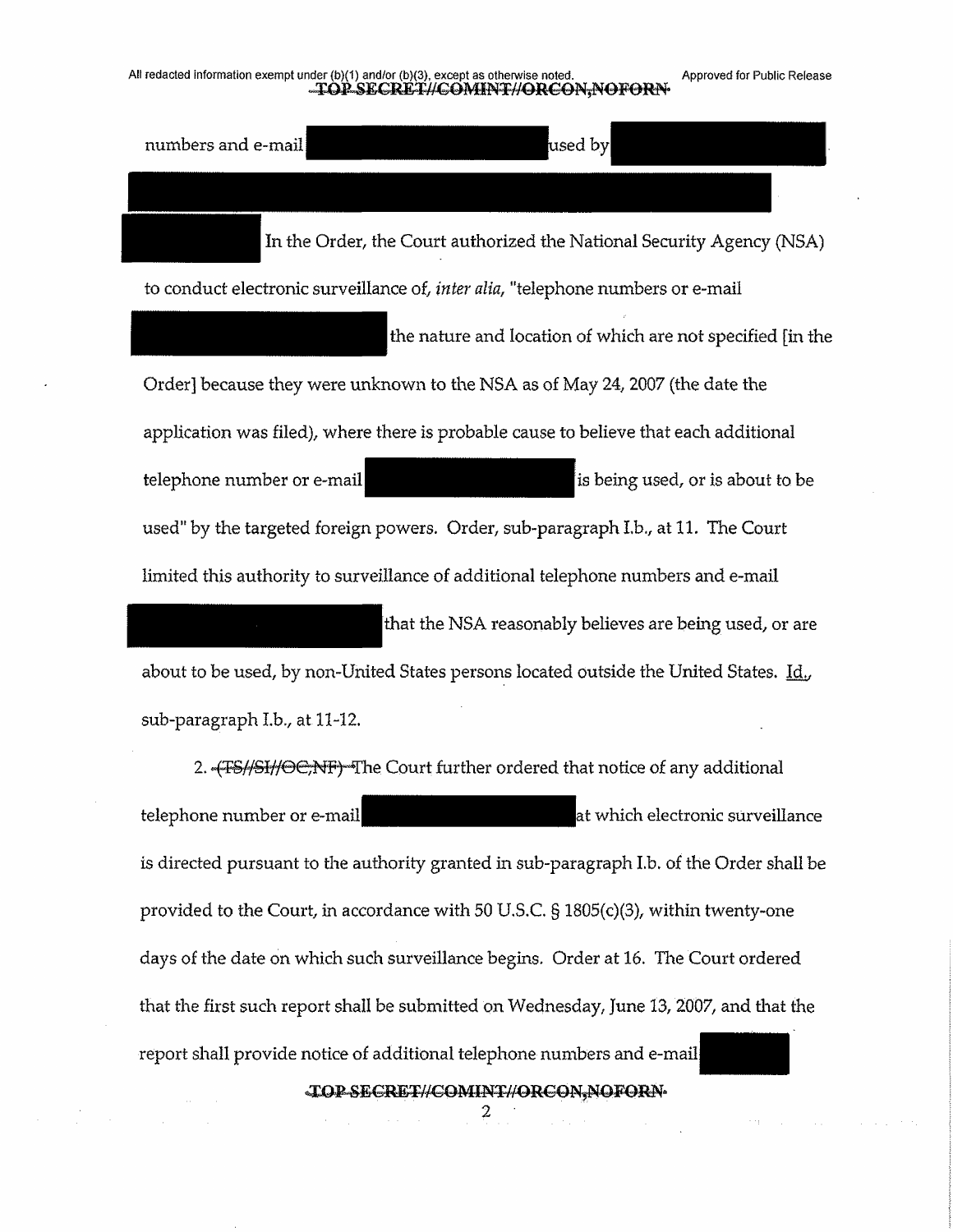for which electronic surveillance was initiated from May 24, 2007,

through June 2, 2007. Id. Subsequent reports shall be submitted on a weekly basis and

shall cover surveillance initiated during an earlier one-week period. Id, The Court

further ordered that all such reports shall include:

(A) the nature and location of each new facility or place at which electronic surveillance is directed;

(B) the facts and circumstances relied upon by the United States to justify its belief that the new facility or place at which electronic surveillance is directed is or was being used, or is about to be used, by a target of surveillance;

(C) a statement of any proposed minimization procedures that differ from those contained in the original application or order, that may be necessitated by a change in the facility or place at which the electronic surveillance is directed; and

(D) the total number of electronic surveillances that have been or are being conducted under the authority of this Order.

Id. at 16-17.

3. HTS//SI//OC/NF). To date, the Government has submitted seven reports to the

Court concerning the Government use of the electronic surveillance authority granted

in sub-paragraph I.b. of the Order, In response to the first report, which the

Government filed on June 13, 2007, the Court (Judge Kazen) issued an order on June 22,

2007, expressing concern that "the descriptions of the targeted e-mail

| discussed in the June 13 report] suggest that many of the |                            |
|-----------------------------------------------------------|----------------------------|
| newly initiated e-mail                                    | may have been known to the |
| -FOP SECRET#COMINT#ORCON, NOFORN-                         |                            |
|                                                           |                            |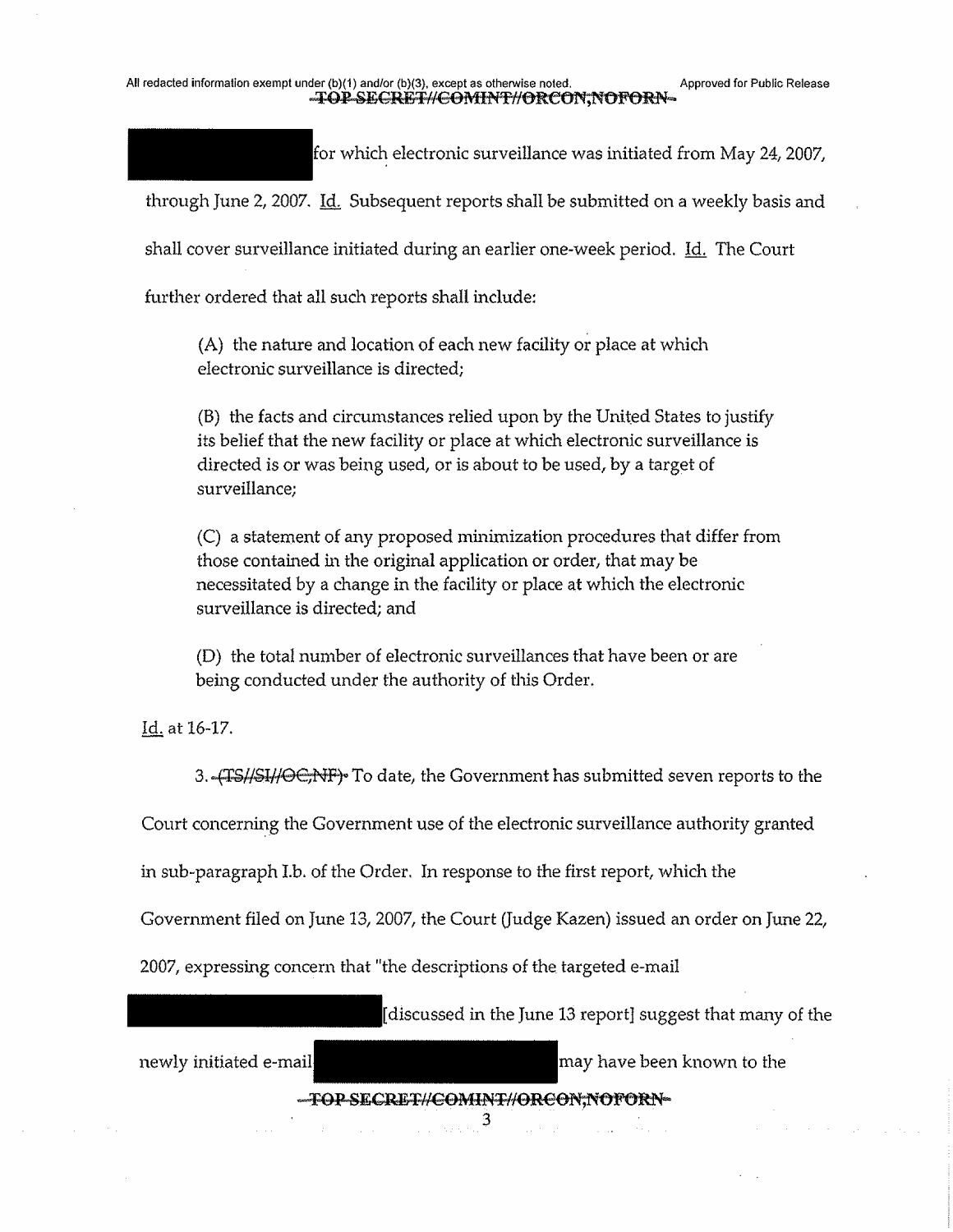National Security Agency prior to May 24,2007." The same concern was raised by the orders of July 6, 2007 (Judge Bates), July 6, 2007 (Judge Benson), July 13, 2007 (Judge Scullin), and July 20, 2007 (Judge Kollar-Kotelly) regarding subsequent reports filed by the Government. These orders have raised the question of what it means for a facility "at which the electronic surveillance will be directed" to be "unknown," a question that the Government did not address in the supplemented and revised application filed in the above-captioned docket number on May 24, 2007.

4. '(FS//SI//OC,NF)' Attached in support of this motion is a memorandum of law that addresses the question of what it means for the "nature and location of the facility or place at which electronic surveillance will be directed" to be "(unjknown" to the NSA. For the reasons set for in the memorandum of law, the Government requests that the Court amend its May 31 Order to clarify that the NSA may initiate electronic surveillance of a facility in accordance with the May 31 Order if the NSA, or the FBI at the request or recommendation of the NSA, had not as of May 24, 2007: applied to this Court for authority to conduct electronic surveillance of that facility under 50 U.S.C. § 1804(a) as a facility used by one of the foreign power targets of this surveillance or by one of their agents; obtained authority to conduct electronic surveillance of that facility under 50 U.S.C. § 1805(f) as a facility used by one of the foreign power targets of this surveillance or by one of their agents; or tasked that facility for collection under the Terrorist Surveillance Program as of December 31, 2006, or under the authority granted

-TOP-SECRET//COMINT//ORCON-NOFORN-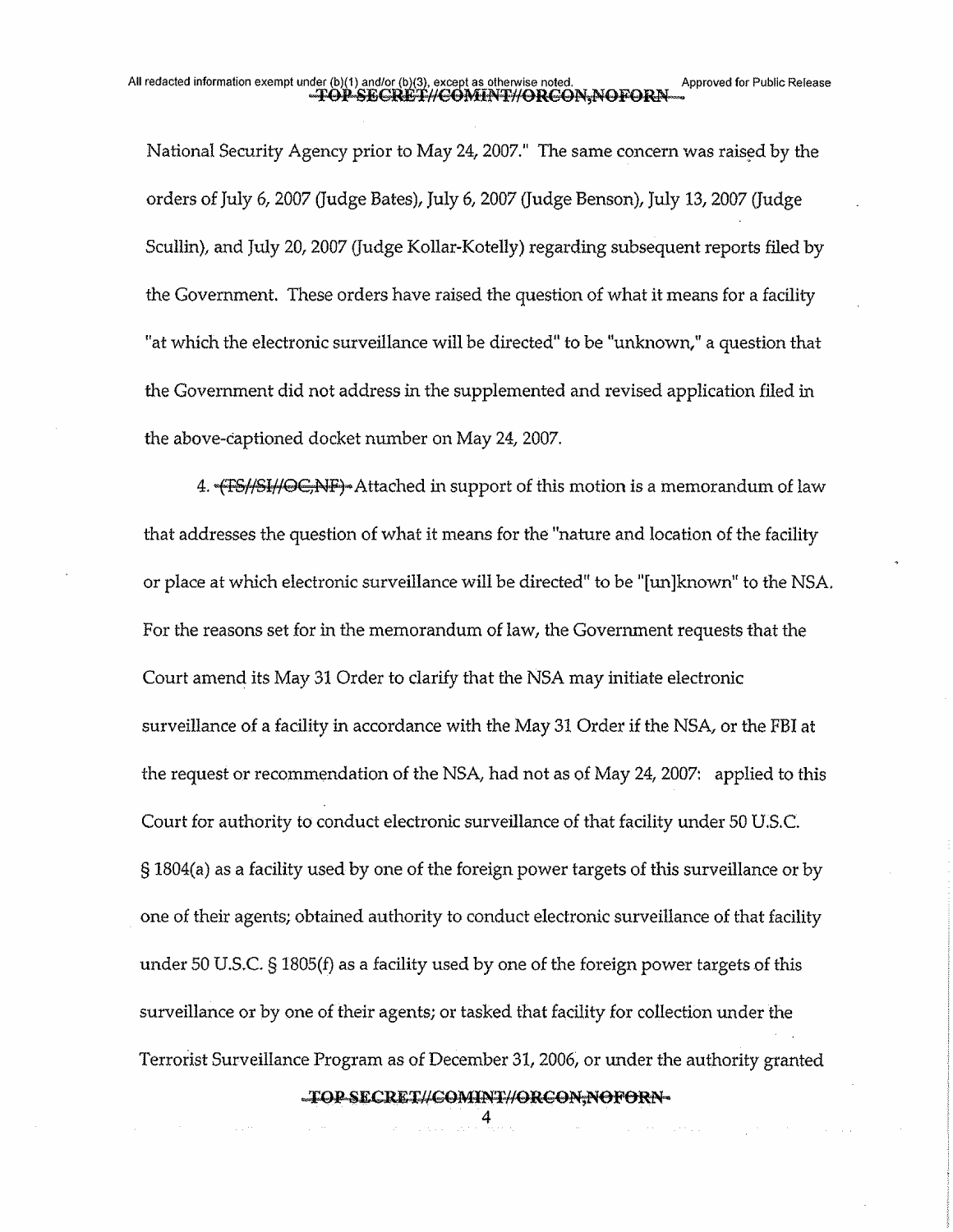# All redacted information exempt under (b)(1) and/or (b)(3), except as otherwise noted. Approved for Public Release<br> **Approved for Public Release**<br>
Approved for Public Release<br>
Approved for Public Release<br>
Approved for Publ

by this Court in docket number All other provisions of this Court's original orders, dated May 31,2007, will remain unaffected, including the date and time of expiration of the electronic surveillance. (TS//SI//OC,NF)-

WHEREFORE, the United States of America, through the undersigned attorney, moves this Court to issue an amended Order, A proposed order

effecting this request regarding

is attached.

Respectfully submitted,

Matthew G. Olsen Deputy Assistant Attorney General

 $(b)(6)$ 

Acting Deputy Assistant Attorney General

 $(b)(6)$ 

Attorney-Advisor

National Security Division U.S. Department of Justice

-TOP-SECRET//COMINT//ORCON;NOFORN-5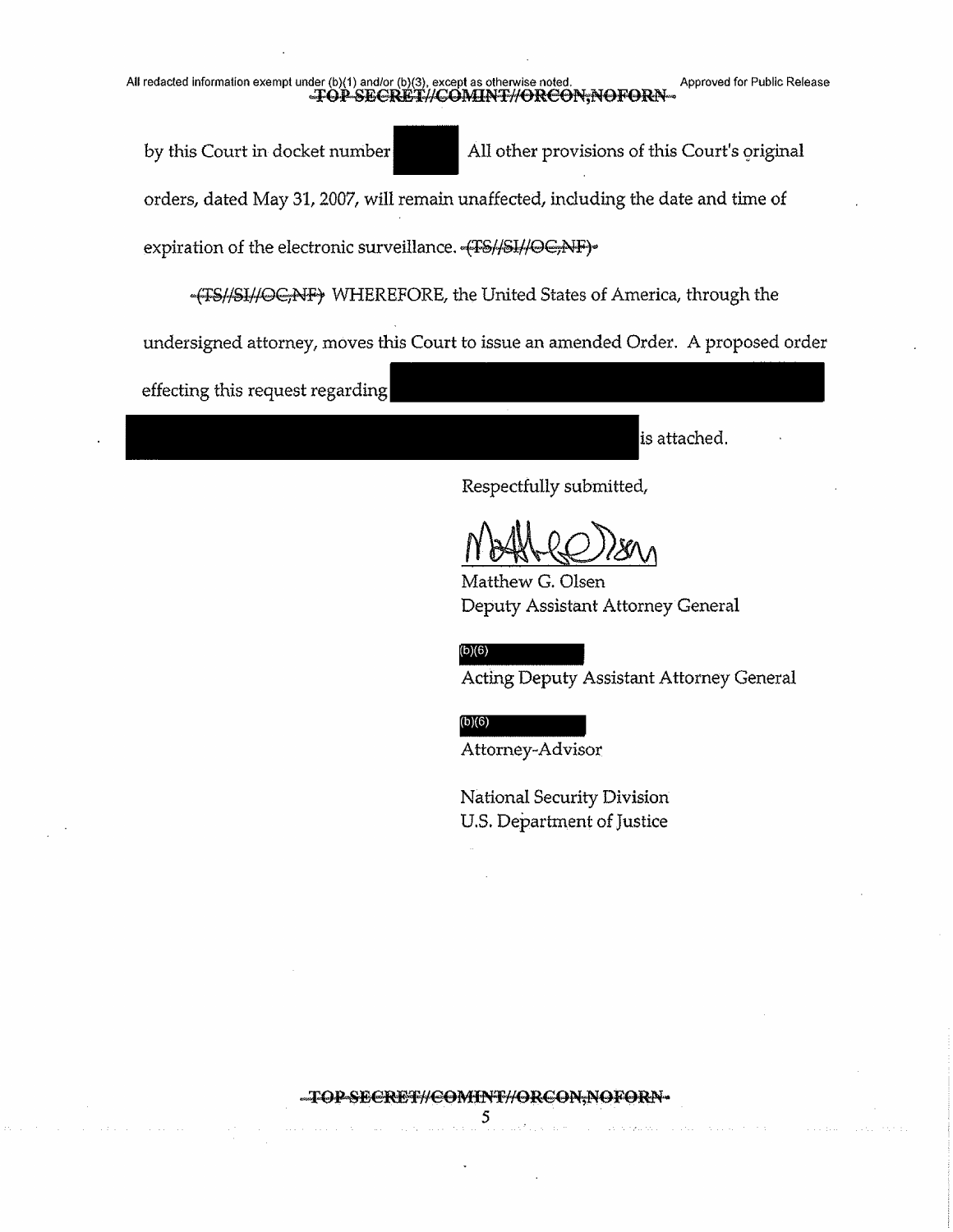### (U) **APPROVAL**

 $\left\{S\right\}$  I find that this motion regarding

satisfies the criteria and requirements set forth in the Foreign Intelligence Surveillance Act of *1978,* as amended, and hereby approve its filing with the United States Foreign Intelligence Surveillance Court.

unity of har

Kenneth L. Wainstein Assistant Attorney General for National Security

7/2-1/0?  $\frac{1}{\text{Data}}$ 

 $\sim$   $\,$   $\,$   $\,$   $\,$   $\,$   $\,$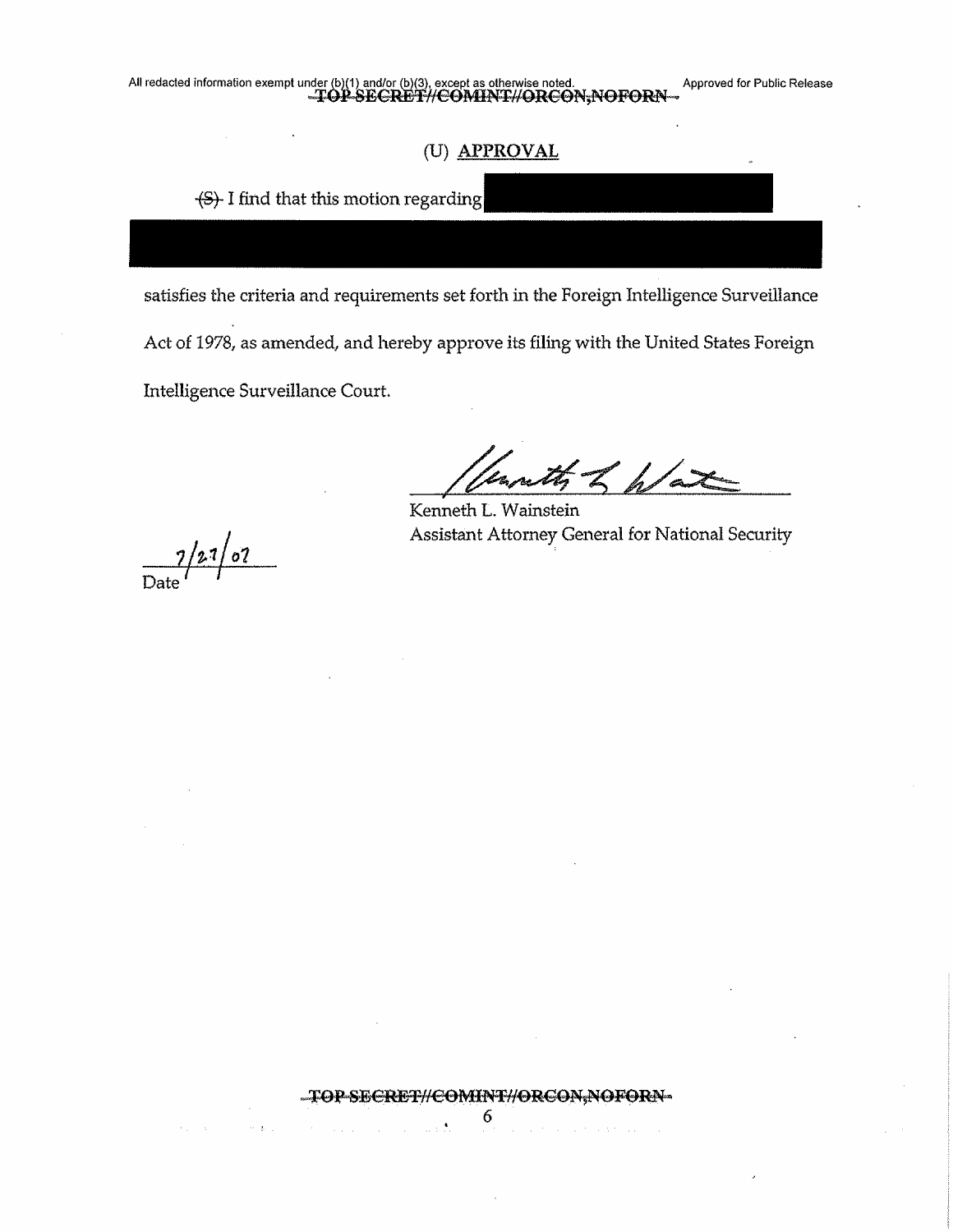# All redacted information exempt under (b)(1) and/or (b)(3), except as otherwise noted. Approved for Public Release

### UNITED STATES

#### FOREIGN INTELLIGENCE SURVEILLANCE COURT

#### WASHINGTON, D.C.



#### **MEMORANDUM OF LAW IN SUPPORT OF MOTION TO AMEND**

The Government submits this memorandum in support of its motion to amend the Order of May 31, 2007, in  $Inrel$ No. This memorandum addresses an issue raised by subsequent orders of the Foreign Intelligence

Surveillance Court ("Court") concerning electronic surveillance of telephone numbers and e-mail initiated after the Government's second application.<sup>1</sup> Specifically, these orders have raised the question of what it means for a facility "at which the electronic surveillance will be directed" to be "unknown," a question that the Government did not address in its application. As set forth more fully

-TOP-SECRET//COMINT//ORCON.NOFORN-

Classified by: Margaret A. Skelly-Nolen, Acting Counsel for Intelligence Policy, NSD, DOJ Reason:  $1.4(c)$ Declassify on: 27 July 2032

 $<sup>1</sup>$  See Orders of June 22, 2007 (Judge Kazen), July 6, 2007 (Judge Bates), July 6, 2007 (Judge Benson),</sup> July 13, 2007 (Judge Scullin), and July 20, 2007 (Judge Kollar-Kotelly). In light ofthe clarification requested by this motion and the requirements of the FISA as explained in this memorandum, the Government requests relief from that part of the Order of June 22, 2007, that directs the Government to "confirm when NSA first knew of the existence of each of "confirm" "confirm when NSA first knew of the existence of each of the report filed on June 13, 2007. Order of June 22, 2007, at 2. The Government will, however, provide the Court with a statement confirming that as of May 24, 2007, NSA did not know that it would direct electronic surveillance at thos acilities.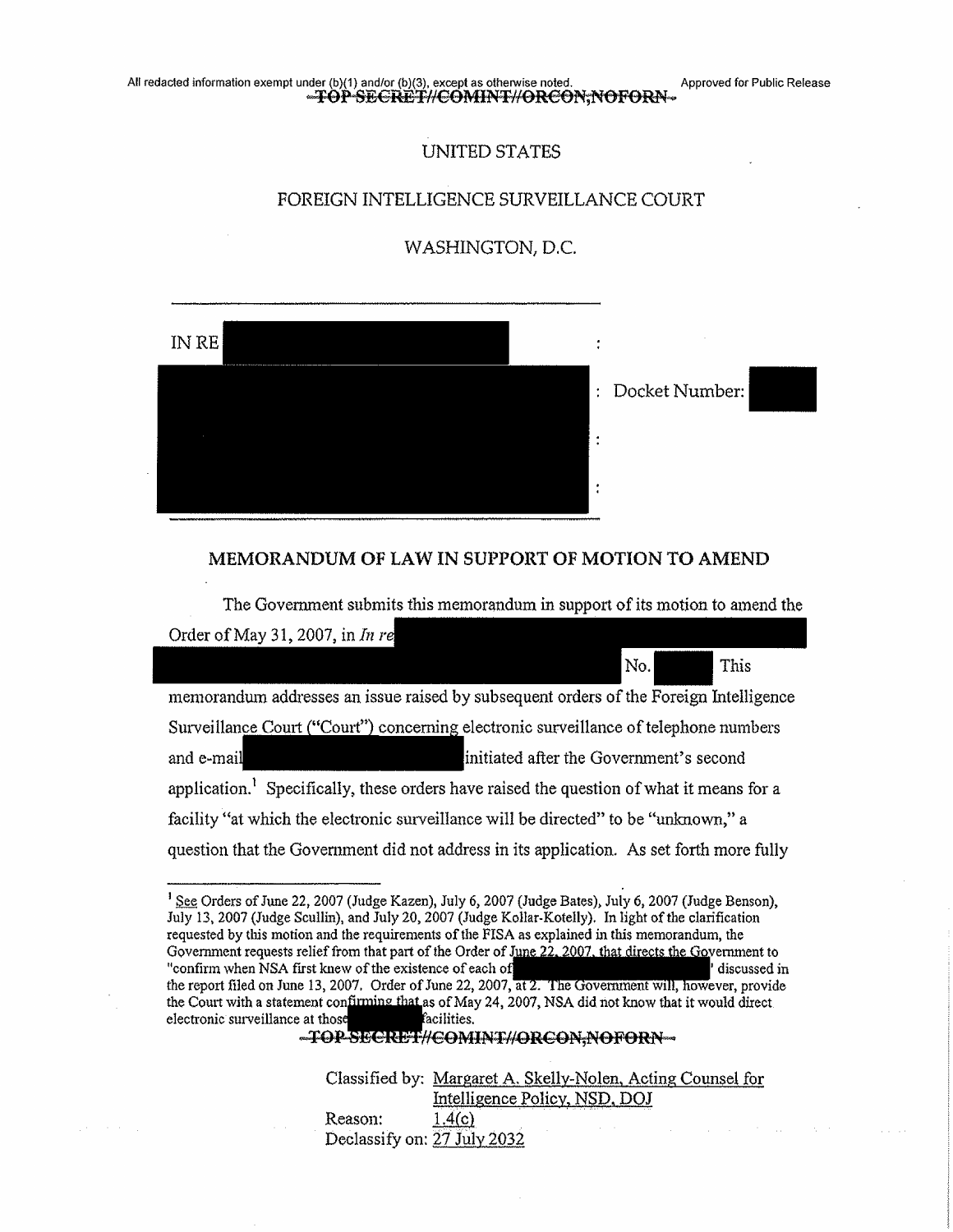below, the Government requests that the Court amend its May 31 Order to clarify that the NSA may initiate electronic surveillance of a facility in accordance with the May 31 Order if the NSA, or the FBI at the request or recommendation of the NSA, had not as of May 24, 2007: applied to this Court for authority to conduct electronic surveillance of that facility under 50 U.S.C.  $\S$  1804(a) as a facility used by one of the foreign power targets of this surveillance or by one of their agents; obtained authority to conduct electronic surveillance of that facility under 50 U.S.C.  $\S$  1805(f) as a facility used by one ofthe foreign power targets ofthis surveillance or by one oftheir agents; or tasked that facility for collection under the Terrorist Surveillance Program as of December 31, 2006, or under the authority granted by this Court in docket number^^^^H^^Z/SI/ZOG^NP^"

The electronic surveillance that the Court approved in No. allowed the Government to continue surveillance vital to the nation's security under the terms of FISA, as interpreted in the Court's Order and Memorandum Opinion of April 3, 2007. In part, the May 31 Order allowed the Government to initiate surveillance of new e-mail addresses and telephone numbers during the period of authorized surveillance and to report this initiation to the Court. This authority was critical to allowing the Government to continue the surveillance with the speed and agility necessary for its effective operation. Specifically, the Order authorized the Government, when it had the requisite probable cause, "to conduct electronic surveillance of any other telephone numbers or e-

mail and many interest the nature and location of which are not specified

herein because they were unknown to the NSA as of May 24, 2007 (the date the application was filed)... ." The Court limited this authority to those facilities reasonably believed to be used by non-United States persons outside the United States. The authority was predicated on section  $1805(c)(1)(B)$ , which states that the order authorizing electronic surveillance shall specify "the nature and location ofthe facilities or places at which the electronic surveiHance will be directed, *ifknown" Id.* (emphasis added). This language is mirrored in the section 1805(c)(3)(B) reporting requirement, which applies "where the nature and location of each of the facilities or places at which the surveillance will be directed is unknown...."  $Id. - (TS/NSWOC, NF)^*$ 

Pursuant to this reporting requirement and the Court's May 31 Order, the Government submitted its first report on June 13, 2007. The Court (Judge Kazen) then

-TOP-SECRET//COMINT//ORCON-NOFORN...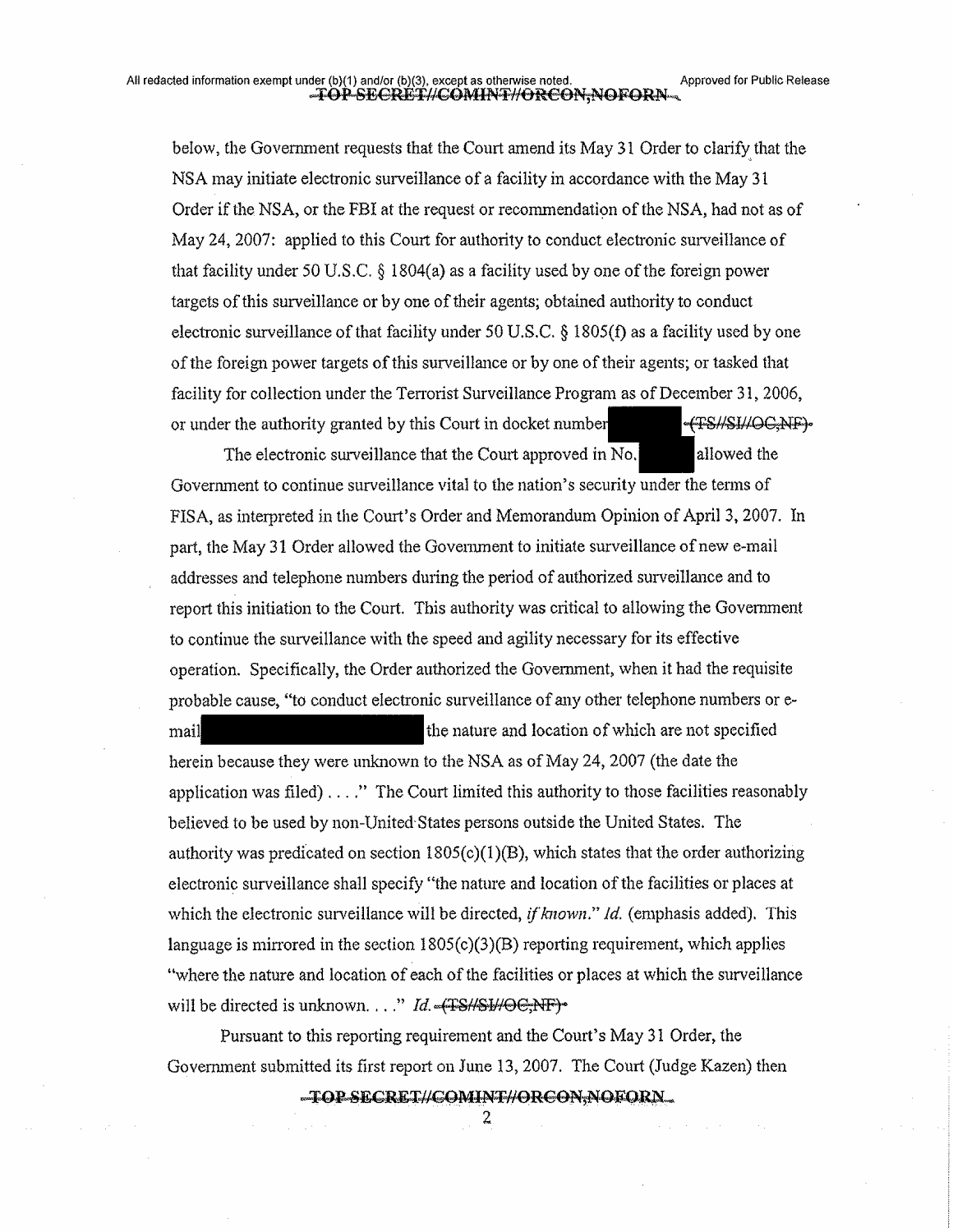issued an order on June 22 expressing concern that "the descriptions of the targeted email mail suggest that many of the newly initiated e-mail may have been known to the National Security Agency

prior to May 24, 2007." The same question was raised by the orders of July 6, 2007 (Judge Bates), July 6, 2007 (Judge Benson), July 13/2007 (Judge Scullin), and July 20, 2007 (Judge Kollar-Kotelly). The Government submits this memorandum to address the question of what it means for the "nature and location of the facility or place at which electronic surveillance will be directed" to be "[un]known."-(TS//SJ//OG;NF)-

The terms of FISA indicate that what NSA must not know at the time of the application is that it will direct electronic surveillance authorized by the order at the particular facility or place that it later adds to the surveillance. The terms "if known" in section  $1805(c)(1)(B)$  and "unknown" in section  $1805(c)(3)(B)$  refer to the immediately preceding phrase, "the nature and location ofthe facility or place at which the electronic surveillance will be directed." The words "at which the electronic surveillance will be directed" qualify the meaning of "nature and location of the facility or place." Thus, what must be not "known" or "unknown" to NSA is that it will direct "the electronic surveillance" at the facilities. The phrase "the electronic surveillance," in turn, refers back to electronic surveillance approved under FISA in that particular order. *Id.* § 1805(c)(1) ("An order approving an electronic surveillance under this section shall specify... the nature and location of each of the facilities at which the electronic surveillance will be directed, if known  $\dots$ "). Under the terms of FISA, then, NSA may direct surveillance at a new facility provided that it did not know, at the time of the application, that it would do so as part of the surveillance authorized by the order. ~{TS#SI#OC:NF}~

There are a variety of reasons why the NSA might not know at the time of the application that it would not direct electronic surveillance at a particular facility. First, the NSA might never have come across the telephone number or e-mail address. For example,

Second, the NSA might have had the e-mail address stored in a database but have lacked reason or the probable cause required to initiate surveillance. Third, the NSA may have had reason to initiate surveillance under another of its

-TOP-SECRET//COMINT//ORCON-NOFORN-

 $\mathfrak{Z}$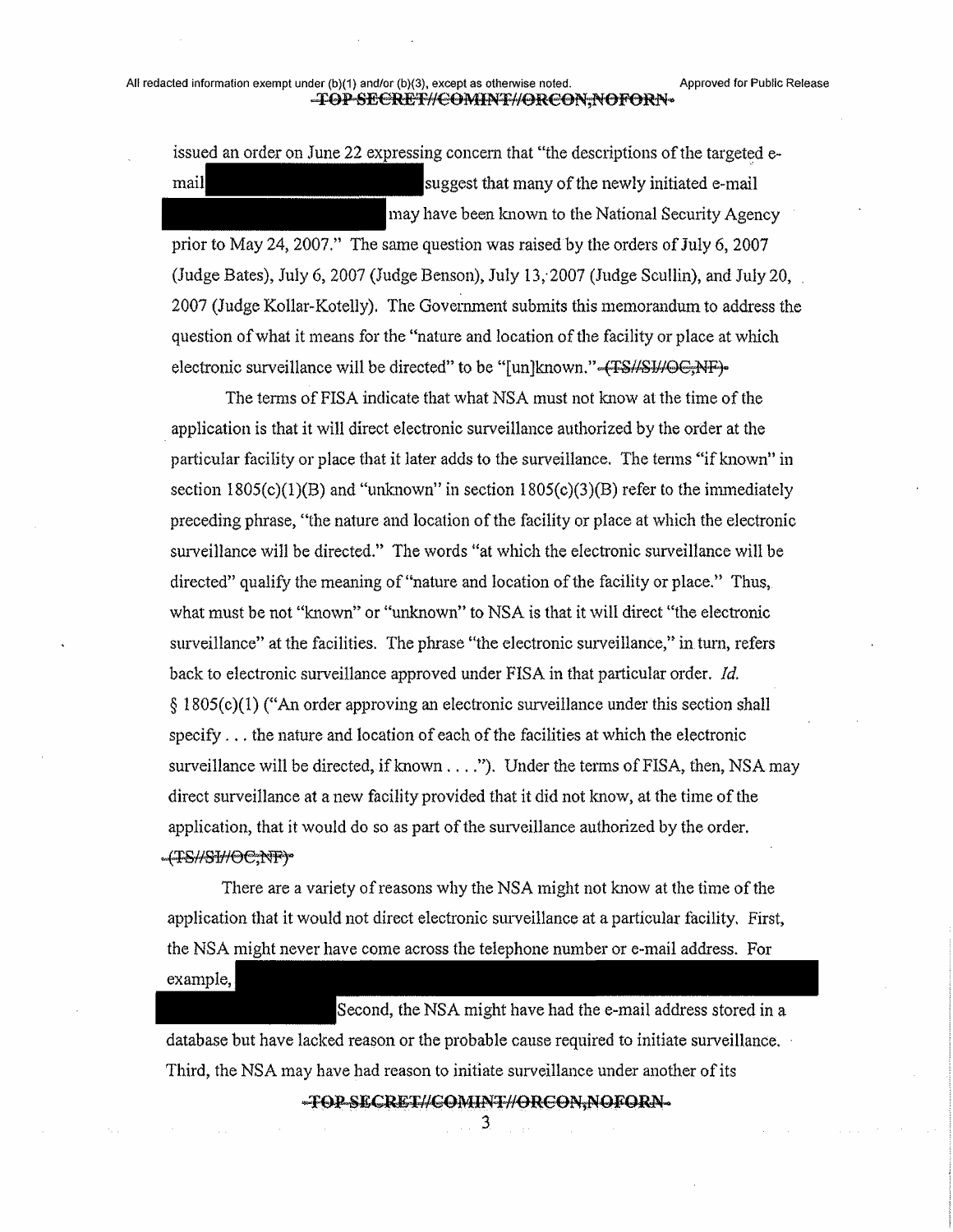programs outside FISA, but did not know at the time of the application that the telephone number was linked to the foreign power targets of this authorized collection. In this case, for instance, later analysis and collection could have revealed that the number was used by There may be other circumstances as well in which NSA will not have known at the time of the application that it will direct surveillance at a facility it later wants to include. In some of these cases, the phone number or e-mail

number or e-mail will be known to NSA generally and in others the phone will not be known to NSA. But in all of these cases, NSA did not know at the time of the application that it would direct electronic surveillance at this facility. Moreover, in many instances, when an NSA analyst decides to initiate surveillance of a facility under this Order, the analyst will simply not know whether the facility was the subject of previous collection in another of NSA's programs.<sup>2</sup> (TS//SI//OG-NF)<sup>\*</sup>

Other interpretations of section  $1805(c)(1)(B)$  and  $1805(c)(3)$  would not only be inconsistent with their plain terms, but would be unworkable for NSA. Requiring that no part of NSA had ever known of the existence of the e-mail address or telephone number would ignore that the complete phrase that immediately precedes "unknown" and "if known" is "the nature and location of the facility or place at which the electronic surveillance will be directed," not just "the nature and location of the facility or place." -(TS#SI#OC;NF)-

In other types of surveillance where the Government uses the authority that triggers the section  $1805(c)(3)$  reporting requirement, this reading of FISA would have absurd results. For instance, the Court authorizes the Government to conduct mobile audio surveillance although the "nature and location of each of the facilities or places at

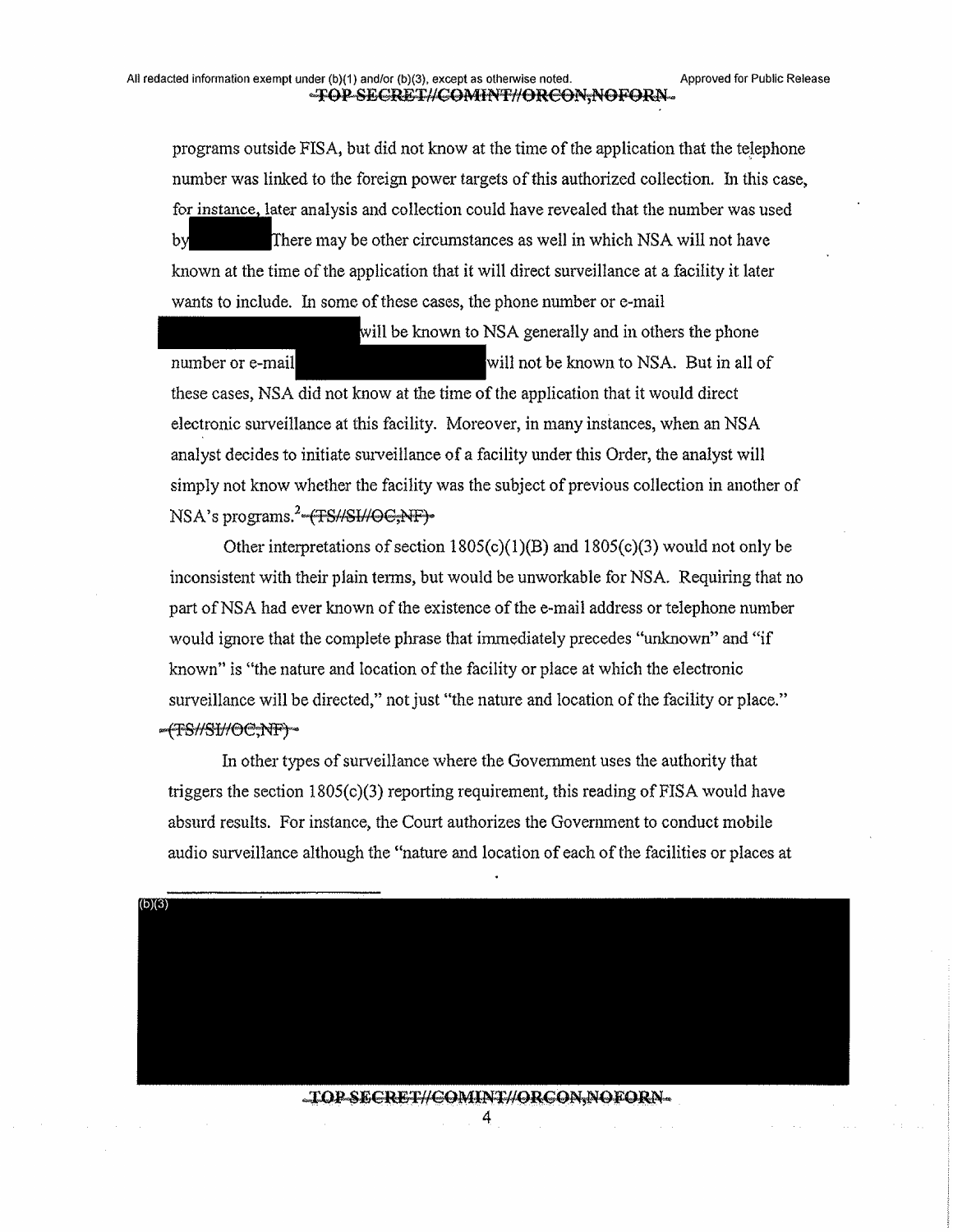# All redacted information exempt under (b)(1) and/or (b)(3), except as otherwise noted. Approved for Public Release<br>
FOP-SECRET//COMINT//ORCON,NOFORN

which the electronic surveillance will be directed" is unknown at the time of the application. The Government may then use this authority to conduct surveillance of the target in a park. It then reports to the Court that it directed the surveillance at that park. Of course, the Government knew of the park at the time of the application. But what it did not know is that it would be directing surveillance authorized by the order at that park. In the same way, the NSA may know of an e-mail  $\blacksquare$ number, but not know, at the time of the application, that it would be directing surveillance at that facility under the Court's order.-(TS//SI//OC,NF)-

Such a requirement would also mean that NSA would have to check multiple databases concerning all of its other programs to ensure that it had not come across the email address or telephone number previously. Ifit had, NSA could not utilize the authority. More seriously, NSA is not able to undertake this burdensome task of verification. Because NSA can not ensure that it never previously knew ofthe facility through any of its surveillance programs, the implication of any such requirement would be that NSA could not utilize the authority envisioned by FISA and granted by the Court—an authority necessary to conduct the surveillance with the speed and agility needed to protect the nation's security.  $\sqrt{TS\mu}S\mu\mu QC\gamma NF$ .

Although FISA requires only that NSA not have known that it would direct surveillance at a facility as part of the authorized surveillance, the Government requests a more limited use of this authority. In order to ensure that NSA complies with this statutory requirement in a manner that is easy to administer, the Government requests that the Court amend its order to make clear that the NSA may use the authority to initiate electronic surveillance of a facility if the NSA, or the FBI at the request or recommendation of the NSA, had not as of May 24, 2007: applied to this Court for authority to conduct electronic surveillance of that facility under 50 U.S.C.  $\S$  1804(a) as a facility used by one of the foreign power targets of this surveillance or by one of their agents; obtained authority to conduct electronic surveillance of that facility under 50 U.S.C.  $\S$  1805(f) as a facility used by one of the foreign power targets of this surveillance or by one oftheir agents; or tasked that facility for collection under the Terrorist Surveillance Program as of December 31, 2006, or under the authority granted by this

#### -TOP-SECRET//COMINT//ORCON.NOFORN-